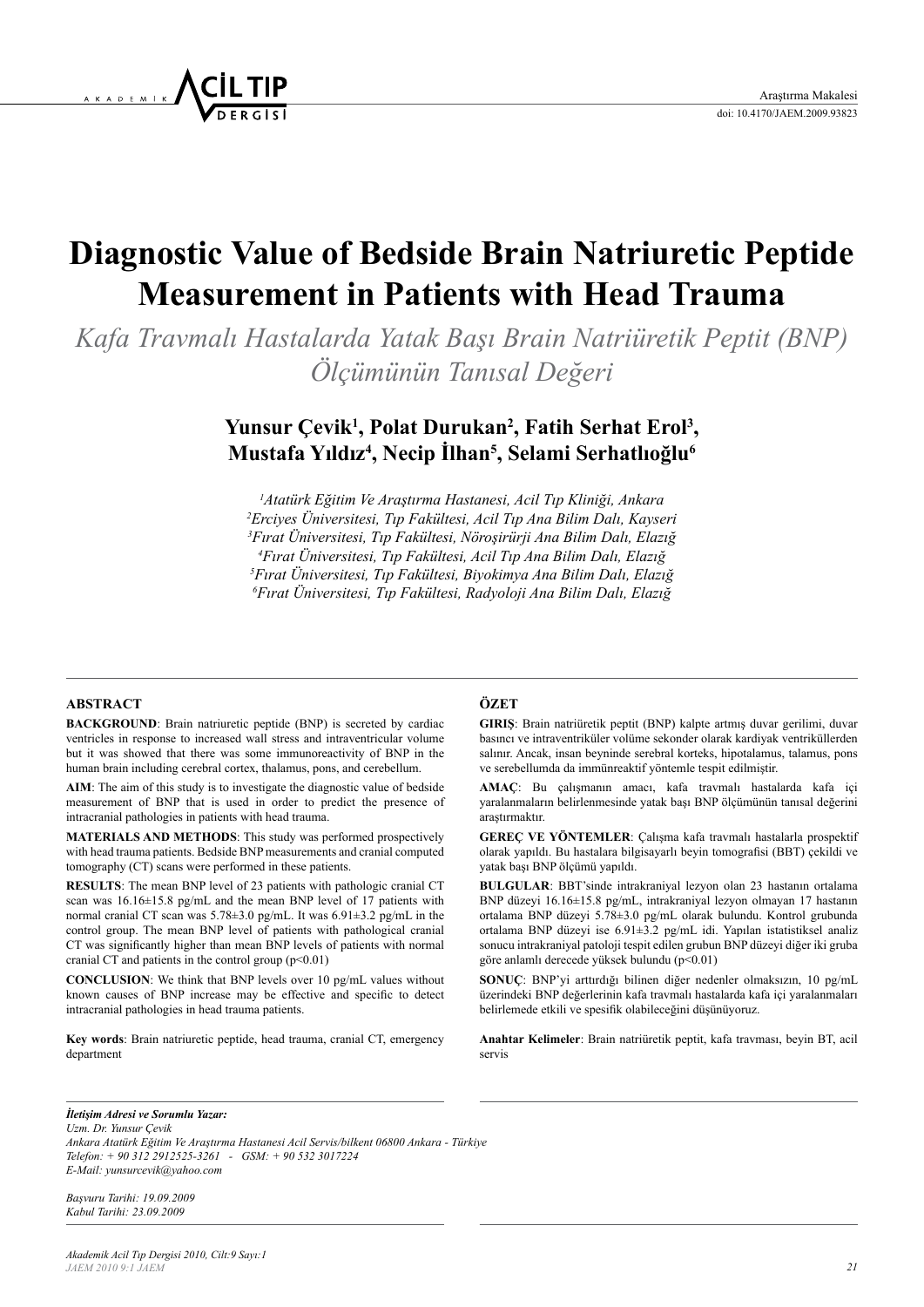#### **INTRODUCTION**

Brain natriuretic peptide (BNP) which was first isolated from porcine brain in 1988 is a 3472-dalton polypeptide and it consists of 32 amino acids (1). The half-life of BNP in plasma is approximately 20 minutes. BNP level can be measured by using ethylene diamine tetraacetic acid (EDTA) anticoagulated whole blood or plasma within 15 minutes. The detectable level of BNP is 5-1300 pg/mL. It is secreted by the cardiac ventricles in response to increased wall stress and intraventricular volume. It provides balanced vasodilatation and increased urinary sodium excretion. It also inhibits the sympathetic nervous system and the activities of several other hormone systems including the renin-angiotensinaldosterone system (2, 3)**.** It was showed that there was some immunoreactivity of BNP in the human brain including the cerebral cortex, hypothalamus, thalamus, pons, and cerebellum (4). It was reported that BNP plasma concentrations were significantly higher in patients with subarachnoid hemorrhage (SAH) and BNP stimulated diuresis and natriuresis (4-6)**.** It was also reported that BNP levels were elevated after epileptic seizure, hypertension, acute coronary syndrome, ischemic stroke, acute lung injury, and cardiac syncope (7-13)**.** There were limited numbers of studies about elevated BNP levels that were measured after severe traumatic brain injuries (14, 15). The aim of this prospective study is to investigate the diagnostic value of bedside measurement of BNP that is used in order to predict the presence of intracranial pathologies in patients with head trauma (minor, mild, major).

#### **MATERIALS AND METHODS**

This prospective study was performed with head trauma patients who met the inclusion criteria and were admitted to our Emergency Department (ED) between January 01, 2004 and April 01, 2004. The study was approved by the local ethical committee, and informed consents were collected from the patients. We excluded patients with thorax trauma, congestive heart failure, hypertension, acute coronary syndrome, ischemic stroke, no indication for cranial CT scan and admission after the first 24 hour.

Bedside BNP measurements were performed by using the BNP triage kit (Biosite Incorporated, San Diego, CA, USA) within 15 minutes. Cranial computed tomography (CT) scans were performed in patients with head trauma according to Canadian CT Head Rule (CCHR)<sup>(16)</sup>. Cranial CT scans which were performed on a HITACHI W1000 X-Ray CT System were obtained at 5 and 10 mm intervals and they were reviewed by the same radiologist. Patients were divided into two groups based on the presence (cerebral edema, epidural hematoma, subdural hematoma, SAH, cerebral contusion, intraparenchymal hematoma, basal skull fracture, and depressed fracture) and absence of intracranial lesions (normal cranial CT and linear fracture) that were shown by cranial CT scans. Then the diagnostic value of BNP plasma concentrations in patients with intracranial lesions was investigated.

Twenty patients who did not have a history of head trauma and met the inclusion criteria were included into the study as the control group. Cranial CT scan was not performed on this group.

#### **Statistical Analysis**

The statistical analysis was performed by using SPSS 11.0 for Windows software package program (SPSS Inc., Chicago, IL, USA). Demographic and clinical features of patients were recorded and the basic descriptive statistics were calculated (frequencies and percentage for qualitative variables; mean, median and standard deviation for quantitative variables). The Kolmogorov-Smirnov test was applied in order to evaluate the normal distribution. As the data followed a continuous distribution, the Mann-Whitney U test was applied in order to perform a meaningful comparison of two groups of patients. Kruskal-Wallis Test was used in order to compare quantitative variables including Glasgow Coma Scale (GCS) and plasma BNP levels. Pearson correlation test was performed in order to evaluate the correlation between parametric and nonparametric groups. To evaluate the diagnostic value of BNP for presence of intracranial pathologies in patients with head trauma, a receiver-operating characteristic (ROC) curve was created and the area under the curve (AUC) was calculated. The sensitivity, the specificity, negative predictive values and positive predictive values were determined for BNP in the head trauma patients with diagnosis for intracranial pathologies.

#### **RESULTS**

3214 patients were admitted to our ED between January 01, 2004 and April 01, 2004 and 103 patients had a history of head trauma (3.2%). 40 patients were included into the study. 20 patients who had neither a head injury nor a chest injury were chosen as control group.

#### **Demographic and Clinical Features**

There were 28 male (70%) and 12 female (%30) patients with head trauma, ranging ages from 2 to 74 years with a mean of  $26.78\pm20.7$  years. There were 16 male (80%) and 4 female (20%) patients, ranging ages from 3 to 56 years with a mean of 25.05±16.4 years in the control group. Of 40 patients, 29 (72.5%) had isolated head trauma, 7 (17.5%) had multiple extremity fractures, 1 (2.5%) had pelvic fracture, 1 (2.5%) had vertebral fracture, and 1 (2.5%) had clavicle fracture. In the control group; 15 (75%) had extremity injuries, 2 (10%) had abdominal trauma, 1 (5%) had pelvic trauma, 1 (5%) had extremity and abdominal trauma, and 1 (5%) had vertebrae trauma.

The most common symptoms at admission were nausea (42.5%), headache (42.5%), drowsiness (42.5%), and vomiting (32.5). The mean delay in admission to the hospital was 163,38±158,5 minutes in patients with head trauma and 123,50±97,4 minutes in the control group. There was no statistically significant difference in admission delay between two groups  $(p=0.428)$ .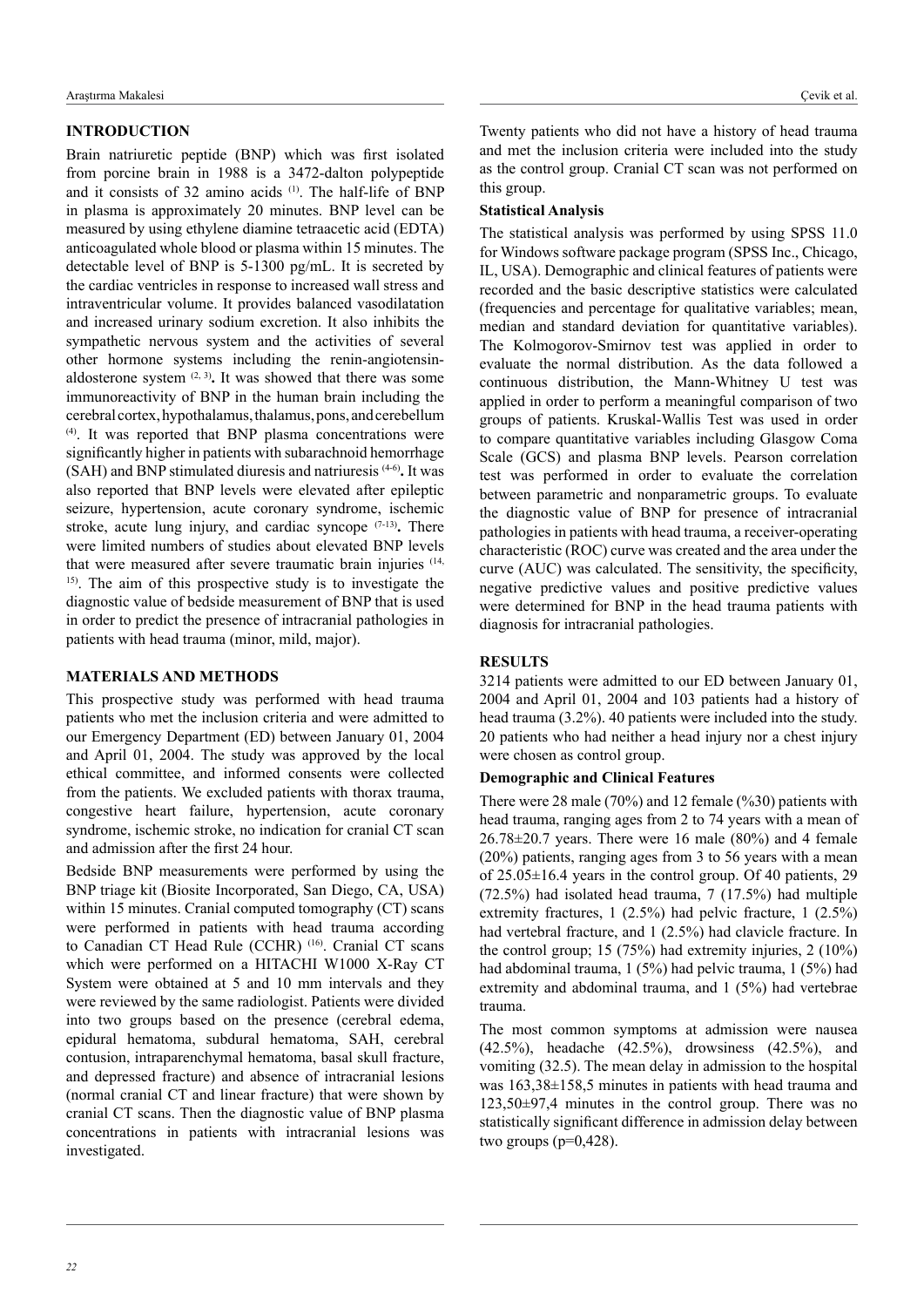#### **Brain natriuretic peptide**

Cranial CT scans were evaluated and patients with head trauma were divided into two groups. One group was consisting of patients with intracranial lesions (pathological cranial CT) and other group was patients who had no intracranial lesion (normal cranial CT). 13 patients with isolated linear fracture were included into the normal cranial CT group. Of 40 patients with head trauma 17 (42.5%) had normal cranial CT scan and 23 (57.5%) had pathologic cranial CT scan. The mean BNP level of 17 patients with normal cranial CT scan was 5.78±3.0 pg/mL (ranging 5 to 17.2). The mean BNP level of 23 patients with pathologic cranial CT scan was  $16.16\pm15.8$  pg/mL (ranging 5 to 72.2). A statistically significantly difference was observed in BNP levels between these two groups  $(p<0.01)$ . It was observed that BNP levels were significantly raised in patients with depressed fracture, basal skull fracture, cerebral contusion, and intracerebral hematoma (respectively;  $p<0.01$ , p<0.01, p<0.05, p<0.01). The relationship between cranial CT findings and BNP levels was shown in *Table 1*.

The mean BNP level of patients with head trauma was 11.75 $\pm$ 13.1 pg/mL. It was 6.91 $\pm$ 3.2 pg/mL in the control group. There was no statistically significant difference in BNP levels between these two groups (p>0.05).

BNP levels of patients with normal cranial CT and pathological cranial CT were compared separately to the BNP levels of the control group. The mean BNP level of patients with pathological cranial CT was significantly higher in comparing mean BNP levels of patients with normal cranial CT and patients in the control group  $(p<0.01)$ . There was no significant difference in the mean BNP level of patients with normal cranial CT comparing mean BNP level of patients in the control group (p=0.099). The distribution of BNP levels among the groups was shown in figure.1.

The ROC curve was formed to determine the diagnostic value of BNP for intracranial pathologies in patients with head trauma (figure 2) and the AUC was calculated. AUC was 0.797 and p=0.002 for BNP. When various cut-off points were evaluated, potentially useful value for predicting intracranial injury was 10 pg/mL for BNP. The sensitivity of the test was 61%, the specificity was 94%, the positive predictive value was 93%, and the negative predictive value was 64% for the diagnosis of intracranial pathologies in patients with head trauma.

There was no significant difference in BNP levels according to age and gender (respectively p=0.644, p=0.686). There was no significant relationship between BNP levels and symptoms of patients. BNP levels were significantly higher in patients with scalp hematoma and depressed fracture (respectively p<0.05, p<0.01).

There was a significant relationship between the delay in admission to the hospital (total delay after the trauma) and BNP levels  $(p<0.01)$ . It showed that there was a positive correlation between the admission time and BNP levels.

Patients with head trauma were evaluated according to GCS and three subgroups were formed as follows: Minor head trauma with a GCS of 14-15, mild head trauma with a GCS of 9-13 and major head trauma with a GCS smaller than 8. There was no significant difference with respect to BNP levels of these three subgroups (p=0.829). Except a patient with a GCS of 13, all other patients (GCS≤13) had pathological cranial CT findings (%85.7). Cranial CT scans of 12 patients with a GCS of 14 were evaluated and it was observed that 9 patients (75%) had pathological cranial CT. Cranial CT scans of 21 patients with a GCS of 15 were evaluated and it was observed that 9 patients (38.1%) had pathological cranial CT. GCS and BNP levels of patients were shown in *Table 2*.

*Table 1. The relationship between cranial CT findings and BNP levels* 

| Finding                      | Number of<br>patient (n) | ( %) | $BNP$ (pg/<br>$ml\pm SD$ | P value |
|------------------------------|--------------------------|------|--------------------------|---------|
| Linear fracture              | 13                       | 32,5 | $10,93\pm 6.5$           | 0.788   |
| Depressed fracture           | 2                        | 5    | $38.6\pm47.5$            | 0.002   |
| Basal skull fracture         | $\mathfrak{D}$           | 5    | $38.6\pm47.5$            | 0.002   |
| Cerebral edema               | 9                        | 22,5 | $15.41 \pm 22.3$         | 0.347   |
| Epidural hematoma            | 2                        | 5    | $21.85 \pm 1.2$          | 0.269   |
| Subdural hematoma            | 4                        | 10   | $10.33 \pm 4.4$          | 0.822   |
| SAH                          | 3                        | 7,5  | $11.63\pm 6.3$           | 0.988   |
| Cerebral contusion           | 5                        | 12,5 | $23.6 \pm 13.7$          | 0.029   |
| Intraparenchymal<br>hematoma | 1                        | 2,5  | $46.8 \pm 0$             | 0.005   |

#### *Table 2. GCS and BNP levels of patients*

| <b>GCS</b> | Number and<br>$\frac{0}{0}$        | <b>BNP</b> level |  |
|------------|------------------------------------|------------------|--|
| $\leq 8$   | 3(%7.5)                            | $10.23 \pm 5.4$  |  |
| $9 - 13$   | 4(%10)                             | $12.38\pm9.4$    |  |
| 14-15      | $33 \left( \frac{9}{82.5} \right)$ | $11.81 \pm 14.1$ |  |



*Figure. 1. The distribution of BNP levels among the groups (Group I= Control group, Group II= Patients with head trauma and normal cranial CT), Group III= Patients with head trauma and pathological cranial CT)*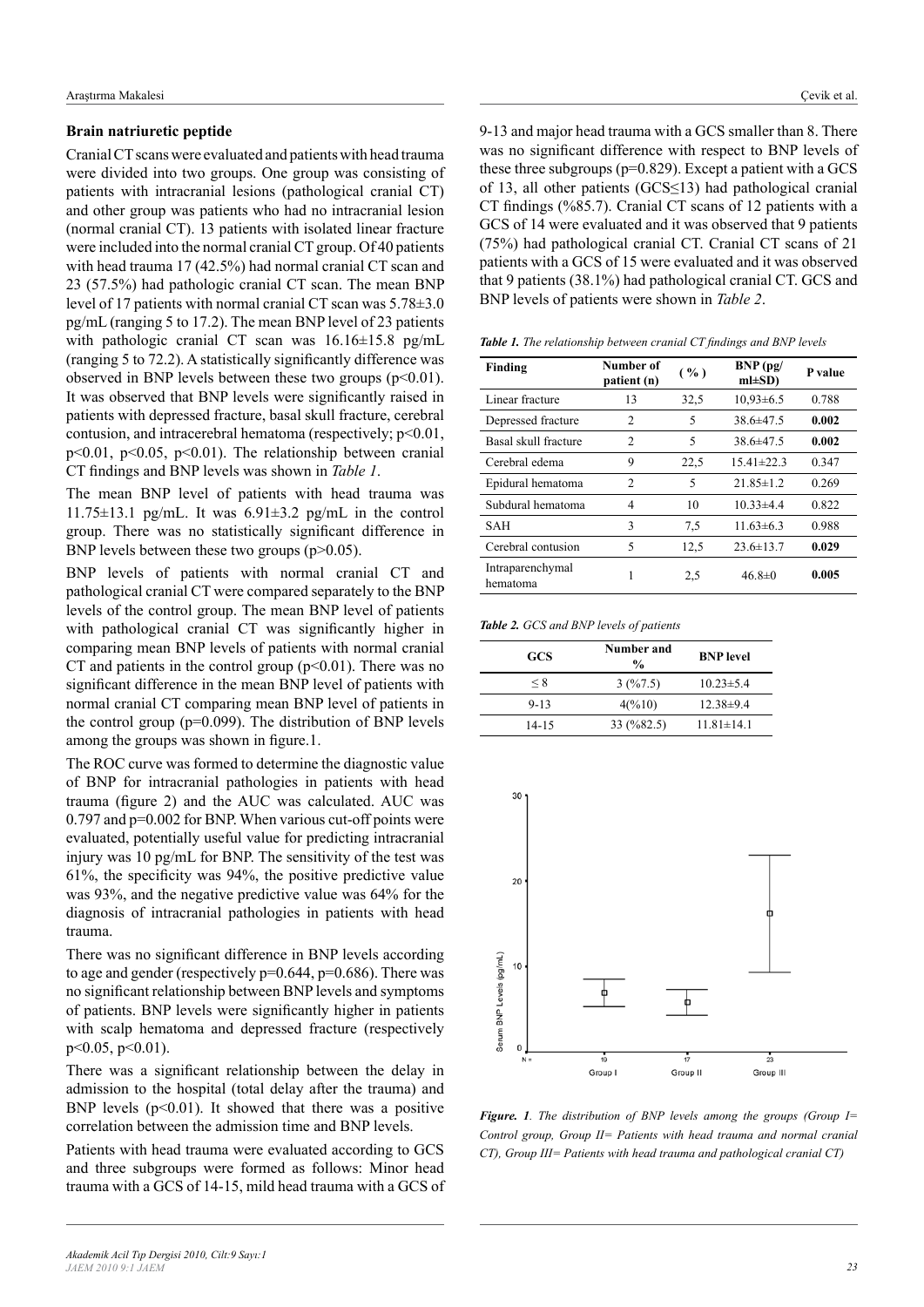

*Figure 2. Receiver operating characteristic curve for BNP (AUC=0.797, p=0.002)*

#### **DISCUSSION**

Head traumas and traumatic brain injuries (TBI) are the leading causes of mortality and long term disabilities especially among male adolescents and young adults (17). There are a lot of studies about biochemical markers including endothelin-1, CK-BB, glial fibrillary acidic protein, interleukie-8, myelin basic protein, NSE, S-100β, serum cleaved Tau protein in order to investigate the severity of TBI (18). There was limited number of studies about BNP levels after severe head traumas (14, 15).

BNP which is a 32-amino acid natriuretic peptide was first isolated from porcine brain. It is secreted primarily by the cardiac ventricles. BNP plays an important role in the diagnosis of cardiovascular diseases including congestive heart failure and ischemic heart disease. It is commonly used for the estimation of the degree of heart failure and is used as a determining factor of left ventricular systolic and diastolic functions. Besides it is used for determining the prognosis after acute myocardial infarction. BNP is also a predictor of mortality and cardiovascular events in older adults (1, 3, 19, 20, 21, 22)**.**

In our study we found that BNP levels of patients with intracranial lesion on cranial CT scan were significantly higher in comparing BNP levels of patients who had no intracranial lesion ( $p \le 0.01$ ). When we took 10 pg/mL as cutoff value for BNP, we determined that it had high specificity and positive decisiveness (94% and 93% respectively). The AUC value (0.797) of the test showed that it was valuable as a diagnostic tool.

BNP levels of patients with intracranial lesion were also significantly higher in comparing BNP levels of patients with other kind of traumas except acute lung injury which showed significant positive correlations with head trauma and BNP levels (p<0.01) (13)**.** These findings suggest that BNP could be secreted primarily from the areas of neuronal injury. Besides we think that BNP levels could be also higher because of trauma stress-induced release of cardiac catecholamine.

BNP is found in the human brain including the hypothalamus, cerebral cortex, thalamus, pons, and cerebellum (4)**.** Sviri et al found that BNP plasma concentrations were significantly higher in patients with severe traumatic brain injury as compared to the control group and BNP plasma concentrations were progressively elevated in head trauma patients with elevated intracranial pressure (ICP) as compared to head trauma patients without ICP. They reported that BNP plasma concentrations were elevated shortly after head injury and were continuously elevated during the acute phase in patients with elevated ICP but BNP levels decreased significantly in patients with lower ICP (14)**.** In our study we also found that there was a significant relationship between the delay in admission to the hospital and BNP levels  $(p<0.01)$ . Plasma BNP concentration might be elevated continuously after head trauma. As the half-life of BNP in plasma is approximately 20 minutes, BNP might be released either continuously or periodically. The significant relationship between the delay in admission to the hospital and BNP levels could be an important factor for determining the presence of intracranial lesions in patients who admitted to the hospital later.

GCS is commonly used as a clinical instrument to assess the head trauma patients. Although there is a general consensus about the predictive value of GCS in patients with mild and major head trauma, there are different approaches about radiological assessment of patients with minor head trauma. For this reason there were lots of studies conducted in order to determine either indications of cranial CT scanning by using biochemical markers and clinical features or indications for hospital admission (23-25). In our study no statistically significant relationship was found between GCS scores and BNP levels of patients with head trauma (p>0.05) and its' reason could be the presence of intracranial lesions in most of patients with minor head trauma. We think that plasma BNP concentration could be a useful determining factor if there is a doubt about cranial CT scanning in patients with minor head trauma.

Berenders et al found that patients with aneurysmal SAH had significantly much higher plasma concentrations of BNP than patients with cerebral tumor and the control group. They reported that there was a significant relationship between the elevated plasma BNP concentration and elevated ICP and urinary excretion of sodium (6)**.** It was suggested that BNP might be part of a central mechanism for control of blood volume, blood pressure, and electrolyte composition. We found that there was a positive relationship between urinary sodium excretion and BNP levels ( $p<0.05$ ,  $r=0.384$ ). It was reported that increased secretion of BNP resulted in an osmotic diuresis which large amounts of sodium was excreted from the kidney along with "osmotically" free water. The reason was the reduction in the efficacy of aldosterone and hence a reduction in the ability to reabsorb sodium in the kidney (26). Our study consisted of patients who admitted to